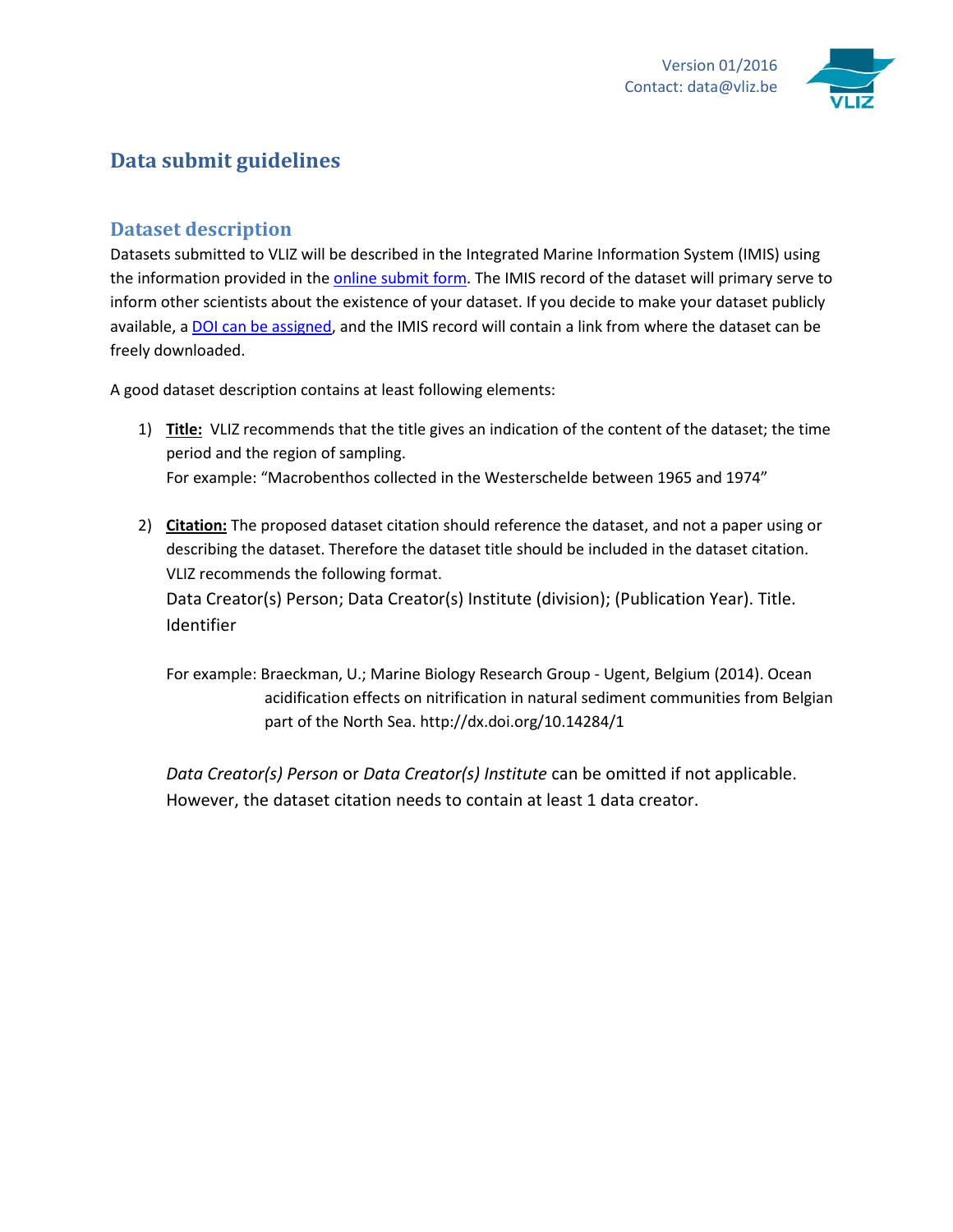

#### **3) People involved:**

- **a) Contact person:** is the person who should be contacted in cases of questions regarding the content of the dataset or any data restrictions. This is also the person who is most likely to stay involved in the dataset the longest. Its highly recommend that this refers to a person, or if this is not possible (e.g.: someone is working in an institute only for a short term: a project, a master thesis,…) it can refer to a division of an institute.
- **b) Data creators:** All people and/or institute (divisions) who are responsible for the creation of the data(set). Data creators should receive credit for their work and should therefore be included in the citation.
- **4) Abstract:** An abstract is a short summary (max 1000 characters = about 5 lines) of the dataset. It contains an indication of its content.
- **5) Availability:** VLIZ advocates free data exchange. If you choose to make your data freely downloadable, it can be published formally with a DOI, under one of the different Creative [Commons licenses.](http://creativecommons.org/choose/)

You can choose to make your dataset not publically downloadable, in this case no DOI will be assigned.

VLIZ recommends completing all the additional information requested in the submit form. If there are **publications** (or **websites**) based on/or describing the dataset or other datasets related (or preceding) to this dataset it is highly recommended that they are referenced as well. A link will be made between the publications, (related) datasets, projects and websites.